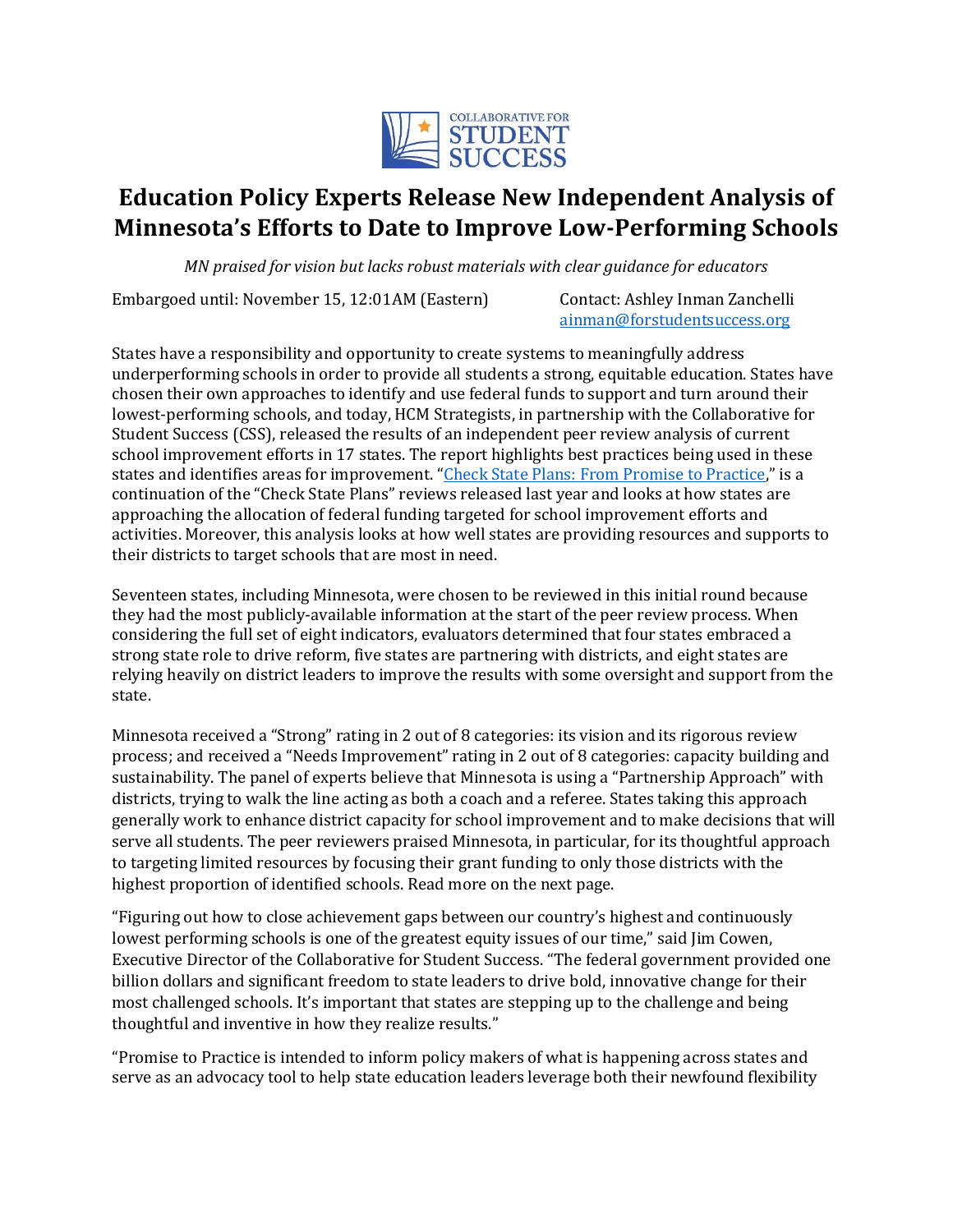

and their federal funds to drive meaningful school improvement," explained HCM's Elizabeth Ross, lead author of the report.

The Collaborative and HCM recruited independent peer reviewers that included former state chiefs, members of the civil rights and disability communities, education experts from around the country as well as individuals with dedicated expertise in school improvement at the state, district, and local levels.

Peer reviewers analyzed several state specific documents including a state's application for districts to receive federal school improvement funding, application scoring rubric, state school improvement guidance and supporting materials and an independent survey, conducted by Education First, that was commissioned to support this work. Evidence was reviewed and critiqued across 8 different categories: vision, funding, rigorous review process, continuous improvement and monitoring, capacity building and autonomy, engagement, and sustainability. Each was rated as: exemplary, strong, adequate, needs improvement, or weak.

"As with our peer review of state's ESSA plans, this new independent analysis done by experts aims to highlight best practices across those states that are implementing strong school improvement systems, as well as show states where they can improve in order to provide the best education possible for our students," concluded Cowen.

To read more about the qualifications of the peer reviewers see here and the process see here.

To read the full report and national press release visit the "Check State Plans: From Promise to Practice" website at http://promisetopractice.org.

###

## **About the Collaborative for Student Success:**

The Collaborative for Student Success is a non-profit advocacy organization that works to defend high standards, high-quality assessments, and strong systems of accountability, to ensure that all kids are prepared for college or career. Through capacity-building efforts with in-state organizations and collaboration with national partners, we promote fact-based public discourse and fight to advance policies that promote best practices and ensure equitable outcomes for all students.

# **Minnesota's Analysis:**

Excerpts below are taken verbatim from the HCM peer review analysis.

To read the entire HCM review for Minnesota's school improvement plan click here.

To read the HCM national report click here.

#### **Strengths:**

Minnesota's grant funding approach to only those districts with the highest proportion of identified schools is a smart, thoughtful way of targeting limited resources, though it will be important to